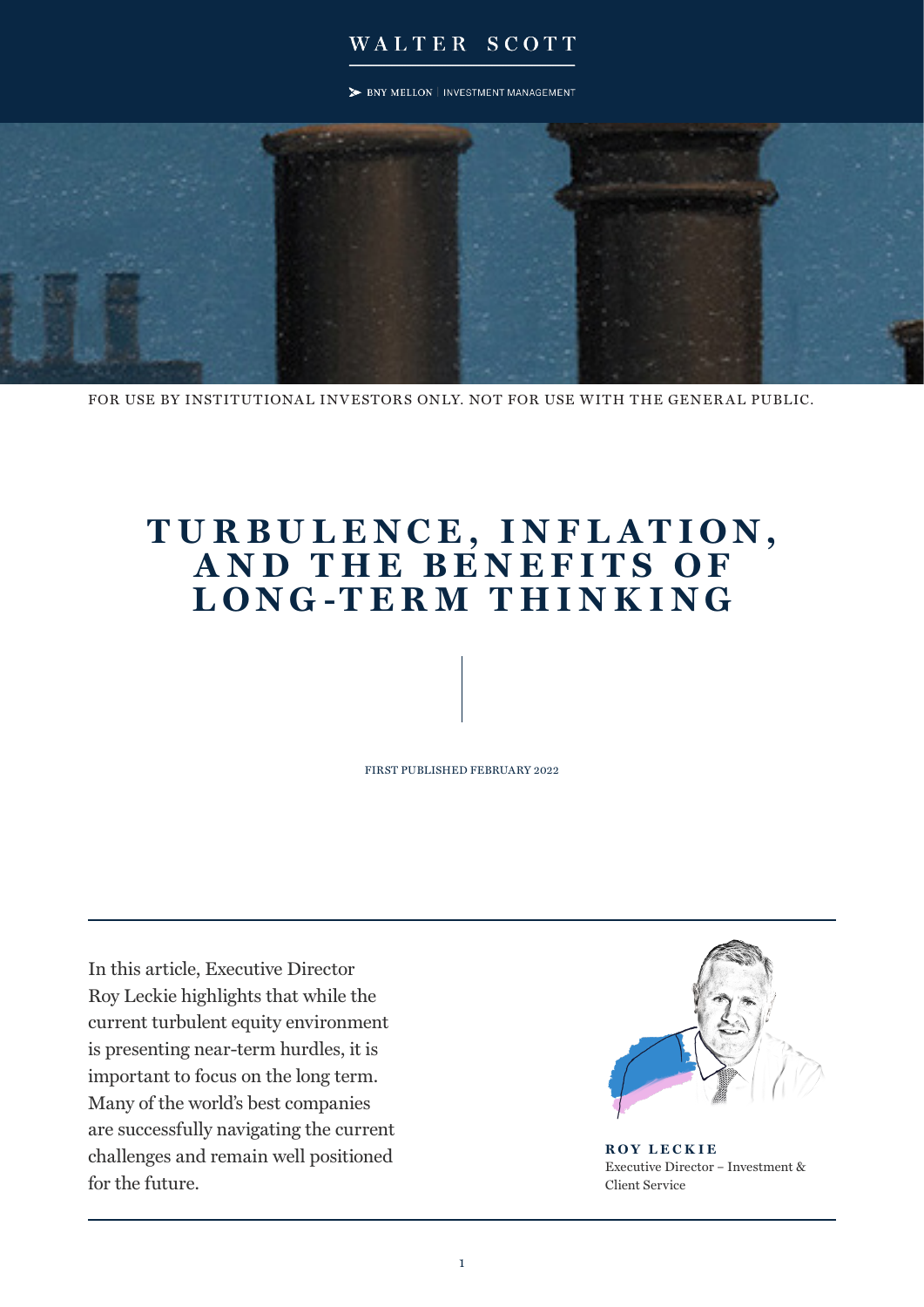The prospect of higher interest rates against a backdrop of stubborn inflation and rising global political tensions have blighted the start to the year in equity markets, with a variety of hitherto strongly performing sectors posting sharp declines from recent highs. Valuation compression has been quite marked in several of these sectors, with information technology bearing the brunt of the downdraught. In contrast, 'spread' trades, such as financials, have been resilient, and energy stocks have been strong as oil and gas prices ratchet higher.

Since the Global Financial Crisis of 2008, monetary laxity has almost been a given in the investor psyche, with cheap money being a 'Band-Aid' at times of economic stress. Even with the recent falls, markets have rebounded significantly from the lows of early 2020, and the potential reset of interest rates in the US in particular is raising concerns that a less-benign monetary environment will remove what has been a supportive factor in equity market performance and valuations. How far inflation and the Federal Reserve response goes remains to be seen. Fed chairman Jerome Powell no longer considers inflation as transitory, but there remains the belief that some of the current inflationary pressures will recede as supply and demand mismatches are resolved.

The shift in monetary policy should be seen in the context of a US economy that has been recovering strongly from the depths of the pandemic, as evidenced by the 6.9% year-on-year rise in GDP in the fourth quarter of 2021. While the 7.5% year-onyear surge in the Consumer Price Index in January reflects supply and demand imbalances and a tight labour market, it also speaks of economic vigour. Despite lacklustre growth in Germany, where the manufacturing sector has been impacted by supply chain issues,

Europe has been staging a firm recovery, although inflation continues apace in the region. So far, the European Central Bank has resisted doing a volte face on altering interest rates, remaining of the view that maintaining economic momentum is more important than tackling what it views as short-lived inflation, despite growing expectations that its hand will eventually be forced.

*"While world economies continue to emerge from under the pandemic veil, albeit unevenly, there remain many counter currents that will shape the market tone in 2022"*

The Bank of Japan is seeing a pickup in economic momentum and inflation as the country shakes off the Covid shackles, although with expectations that consumer prices will rise a meagre 1.1% in the coming fiscal year, monetary stimulus remains the order of the day. With China deemphasising the property sector as an engine of growth at a time when it is conducting a harsh 'zero-Covid' containment policy, the People's Bank of China has cut interest rates to help reinvigorate the slowing economy.

However, while world economies continue to emerge from under the pandemic veil, albeit unevenly, there remain many counter currents that will shape the market tone in 2022. Central banks might be left woefully 'behind the curve' in terms of inflation if supply and demand mismatches are slow in being resolved. Should they decide to ram the inflation genie back in its bottle through more aggressive-than-expected tightening, this would provide a recipe for further market volatility. And

there exists the scope for policy error should they overdo it. Incomes not keeping up with pernicious price rises (energy price hikes are not helping), over an extended period would not be good news for consumption, a major engine of economic growth. Investors may increasingly fret over the impact of this environment on corporate top lines, anxious about the continued ability of companies to weather demand pressures and cope with rising costs. Additionally, heightened global political tensions may further fray investors' nerves.

## *"Markets are currently going through the pains of being weaned off cheap money"*

This might appear to be a somewhat dour prognosis for the equity environment. However, economies are continuing to grow, as are corporate earnings. Cash levels, as demonstrated by M&A deals and private equity funding, remain high. The prospect of an alleviation of supply chain issues, and a still-respectable rate of economic expansion with a modest and appropriate rise in interest rates would represent a reasonable backdrop for equities. However, markets are currently going through the pains of being weaned off cheap money, and it looks like inflation may settle at a higher rate than has been the case in recent decades.

That said, our investment process is not founded on taking any macroeconomic views. Current events have not solicited a change in investment approach on the part of the Research team. We are sticking to fundamentals, looking for marketleading, financially robust companies, able to deliver strong earnings growth over the long term, as they take advantage of or indeed create trends that will drive their businesses